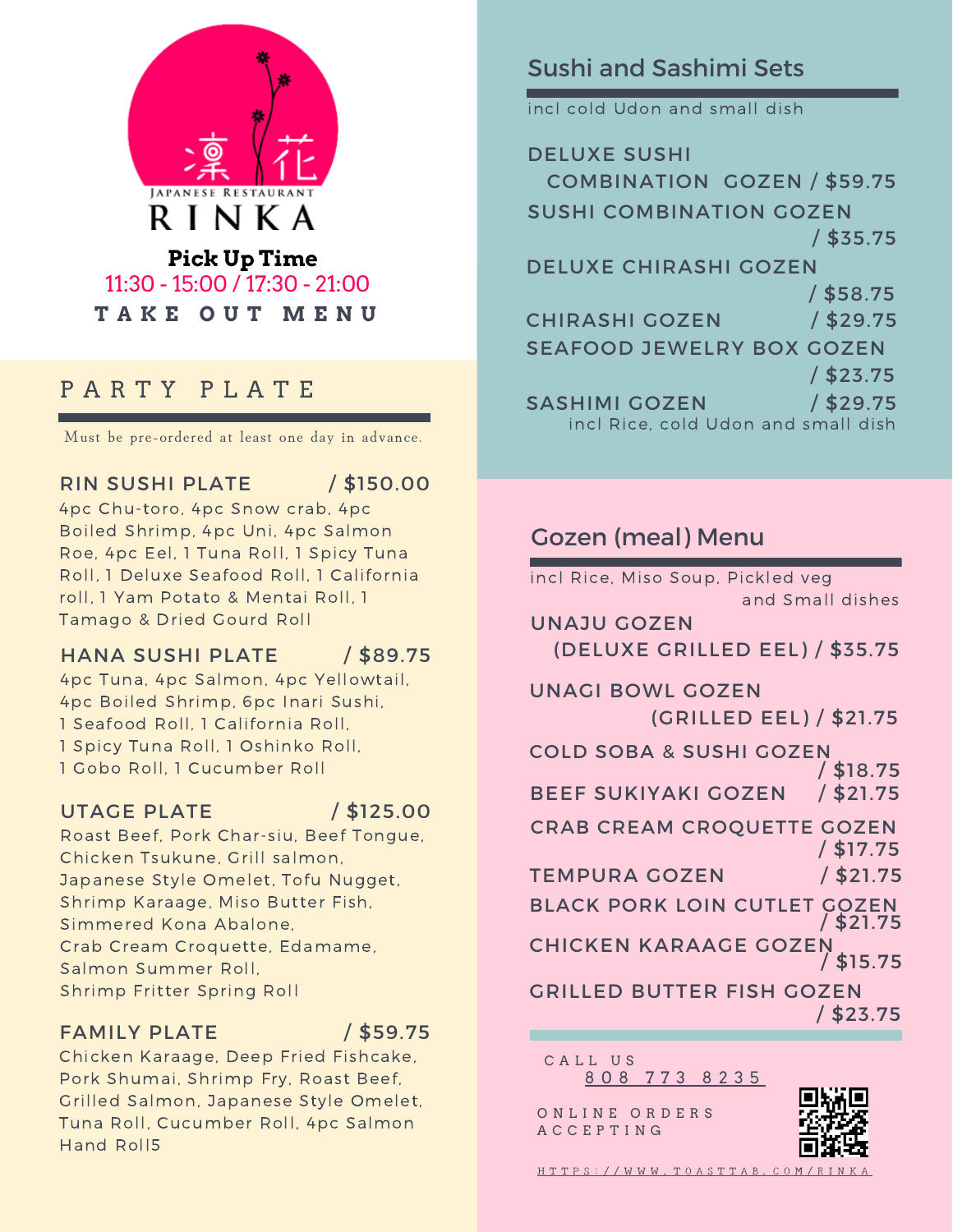

8 0 8 7 7 3 8 2 3 5 CALL US

ONLINE ORDERS A C C E P T I N G



H T T P S : / / [W](https://www.toasttab.com/rinka) W W . T O A S T T A B . C O M / R I N

## Sushi Roll

| <b>CUCUMBER ROLL</b>               | $/$ \$ 4.80 |
|------------------------------------|-------------|
| <b>OSHINKO ROLL</b>                | $/$ \$4.80  |
| <b>AVOCADO ROLL</b>                | $/$ \$ 4.80 |
| <b>DELUXE NATTO ROLL</b>           | $/$ \$ 7.50 |
| YAM POTATO & MENTAI ROLL           | / \$ 8.50   |
| <b>TUNA ROLL</b>                   | $/$ \$ 8.50 |
| <b>TORO &amp; GREEN ONION ROLL</b> |             |
|                                    | $/$ \$ 8.75 |
| TORO & TAKUAN ROLL / \$8.75        |             |
| <b>RINKA ROLL</b>                  | / \$16.00   |
| <b>DIAMOND PEAK ROLL</b>           | / \$19.75   |
| <b>DRAGON ROLL</b>                 | / \$21.75   |
| <b>RAINBOW ROLL</b>                | / \$21.75   |
| <b>HOKKAIDO ROLL</b>               | / \$22.75   |
| <b>SPICY SALMON R&amp;R</b>        | $/$ \$22.75 |
| <b>CALIFORNIA ROLL</b>             | $/$ \$11.75 |
| <b>SPICY TUNA ROLL</b>             | $/$ \$ 9.75 |

### DELUXE SUSHI COMBINATION / \$68.75

SUSHI COMBINATION / \$45.75

NIGIRI SUSHI

[1order 2pieces]

| Tuna                | $/$ \$10.00 |
|---------------------|-------------|
| Chutoro             | $/$ \$12.00 |
| Otoro               | /\$MP       |
| Yellowtail          | 1\$9.00     |
| Salmon              | 1\$9.00     |
| <b>Red Snapper</b>  | $/$ \$12.00 |
| <b>Striped Jack</b> | $/$ \$12.00 |
| <b>Sweet Shrimp</b> | $/$ \$13.50 |
| Fel                 | 1\$9.00     |
| Sea Eel             | 1\$9.00     |
| Salmon Roe          | $/$ \$10.00 |
| Sea Urchin          | /\$MP       |
| Eaa                 | 1\$6.00     |

## Sashimi

| <b>DELUXE SASHIMI</b>             |              |
|-----------------------------------|--------------|
| <b>COMBINATION (7KINDS)</b>       |              |
|                                   | $/$ \$68.75  |
| <b>SUSHI COMBINATION (5KINDS)</b> |              |
|                                   | $/$ \$ 48.75 |
| <b>TUNA SASHIMI</b>               | / \$21.75    |
|                                   |              |
| <b>CHUTORO SASHIMI</b>            | / \$25.75    |
|                                   |              |
| <b>OTORO SASHIMI</b>              | /\$ MP       |
|                                   |              |
| <b>YELLOWTAIL</b>                 | / \$19.75    |
| <b>SALMON</b>                     |              |
|                                   | / \$19.75    |
| <b>RED SNAPPER</b>                | $/$ \$25.00  |
|                                   |              |
| <b>STRIPED JACK</b>               | $/$ \$25.00  |
|                                   |              |